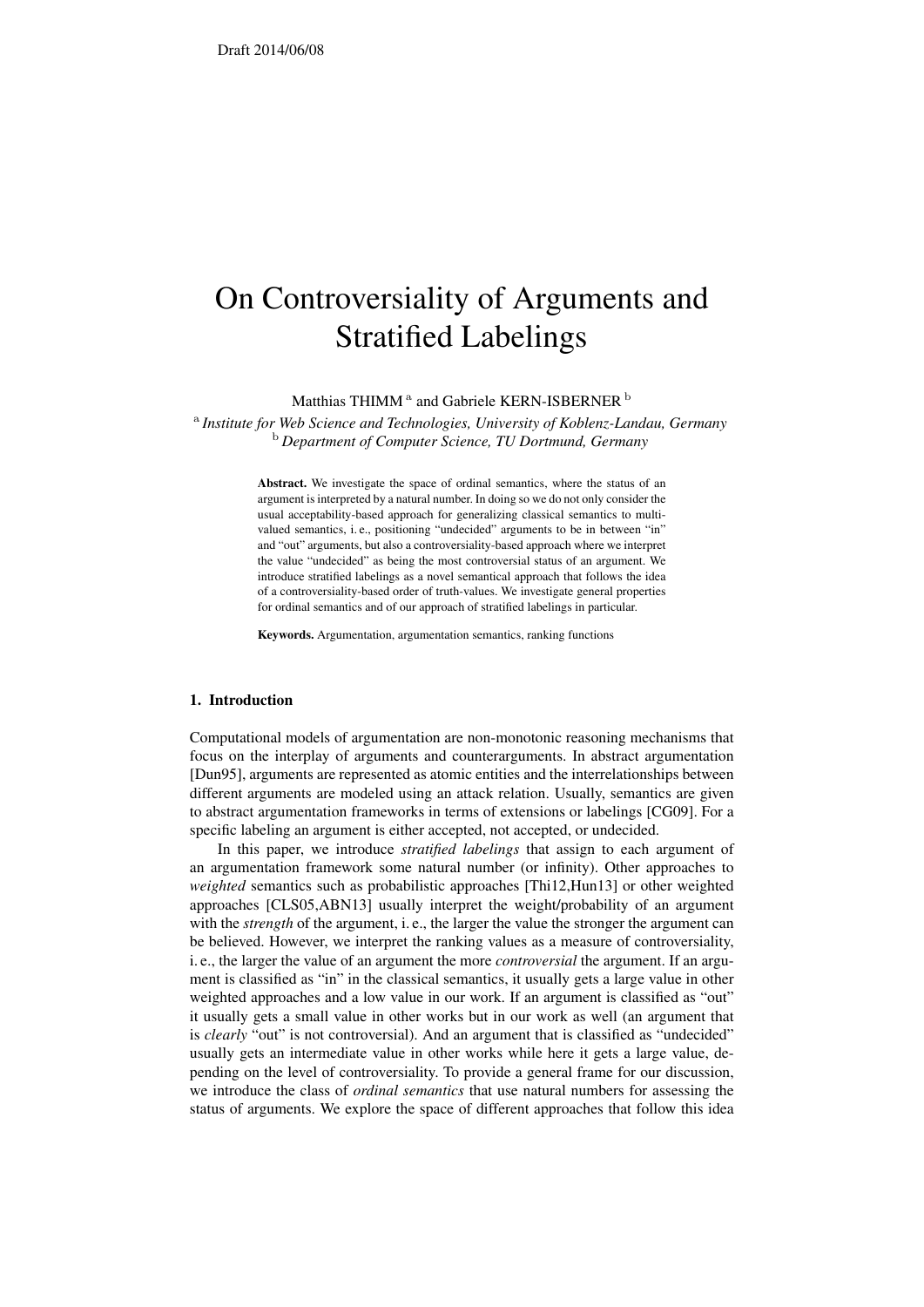and provide a classification of these approaches in terms of how they order the classical truth values "in", "out", and "undecided". Furthermore, we discuss, generalize, and extend several properties already proposed in [ABN13]. We focus then our discussion on stratified labelings as a means to measure the controversiality of arguments. In summary, the contributions of this paper are as follows.

- 1. We introduce and discuss *ordinal semantics*, extend previously proposed properties from [ABN13], and introduce the notion of controversiality (Section 3).
- 2. We present stratified labelings as a specific approach to ordinal semantics and show their compliance with properties for ordinal semantics (Section 4).

We briefly review abstract argumentation frameworks in Section 2 and conclude with a summary and a discussion on further works in Section 5. Proofs of technical results can be found in an online appendix<sup>1</sup>.

# 2. Abstract Argumentation

An *abstract argumentation framework* [Dun95] is a graph  $AF = (Arg, \rightarrow)$  where Arg is a set of arguments and  $\rightarrow$  is a relation  $\rightarrow \subseteq$  Arg  $\times$  Arg. For two arguments  $A, B \in$  Arg the relation  $A \rightarrow B$  means that argument A attacks argument B. We abbreviate the set of *attackers of* A as  $Att_{AF}(\mathcal{A}) = \{ \mathcal{B} \in \text{Arg} \mid \mathcal{B} \rightarrow \mathcal{A} \}$  and the set of *defenders of* A as  $\mathsf{Def}_{\mathsf{AF}}(\mathcal{A}) = \{ \mathcal{B} \in \mathsf{Arg} \mid \exists \mathcal{C} \in \mathsf{Arg} \text{ such that } \mathcal{C} \to \mathcal{A} \text{ and } \mathcal{B} \to \mathcal{C} \}.$ 

A labeling L [CG09] is a function  $L : Arg \rightarrow \{in, out, undec\}$  where the value in means that an argument is accepted, out means that an argument is not accepted, and undec means that the status of the argument is undecided. Let  $\text{in}(L) = \{ \mathcal{A} \mid L(\mathcal{A}) = \text{in} \}$ and out( $L$ ) resp. undec( $L$ ) be defined analogously. Different constrains on  $L$  can be imposed in order to realize different semantics:

- L is called *admissible* if and only if for all arguments  $A \in \text{Arg}$  we have 1.) if  $L(\mathcal{A}) =$  out then there is  $\mathcal{B} \in \mathsf{Arg}$  with  $L(\mathcal{B}) =$  in and  $\mathcal{B} \to \mathcal{A}$ , and 2.) if  $L(\mathcal{A}) = \text{in then } L(\mathcal{B}) = \text{out for all } \mathcal{B} \in \mathsf{Arg with } \mathcal{B} \to \mathcal{A}.$
- L is called *complete* if it is admissible and, if  $L(\mathcal{A}) =$  undec then there is no  $\mathcal{B} \in \text{Arg with } \mathcal{B} \to \mathcal{A} \text{ and } L(\mathcal{B}) = \text{in and there is a } \mathcal{B}' \in \text{Arg with } \mathcal{B}' \to \mathcal{A} \text{ and }$  $L(\mathcal{B}') \neq \mathsf{out}.$
- L is *grounded* if and only if it is complete and  $\text{in}(L)$  is minimal.
- L is *preferred* if and only if it is complete and  $\text{in}(L)$  is maximal.
- L is *stable* if and only if it is complete and undec( $L$ ) =  $\emptyset$ .

All statements on minimality/maximality are meant to be with respect to set inclusion.

#### 3. Ordinal Semantics of Argumentation Frameworks

Classical semantics for abstract argumentation are three-valued and the three values in, undec, and out can be ordered totally according to their *acceptability* through "in  $\ltq_{\text{acc}}$ undec  $\langle \cdot \rangle$  acc out", cf. [BCPR12]. This means that in is the strongest indicator for an argument being accepted, out the weakest, and undec is in between those two values.

<sup>1</sup>http://www.mthimm.de/misc/stratlab\_comma2014\_proofs.pdf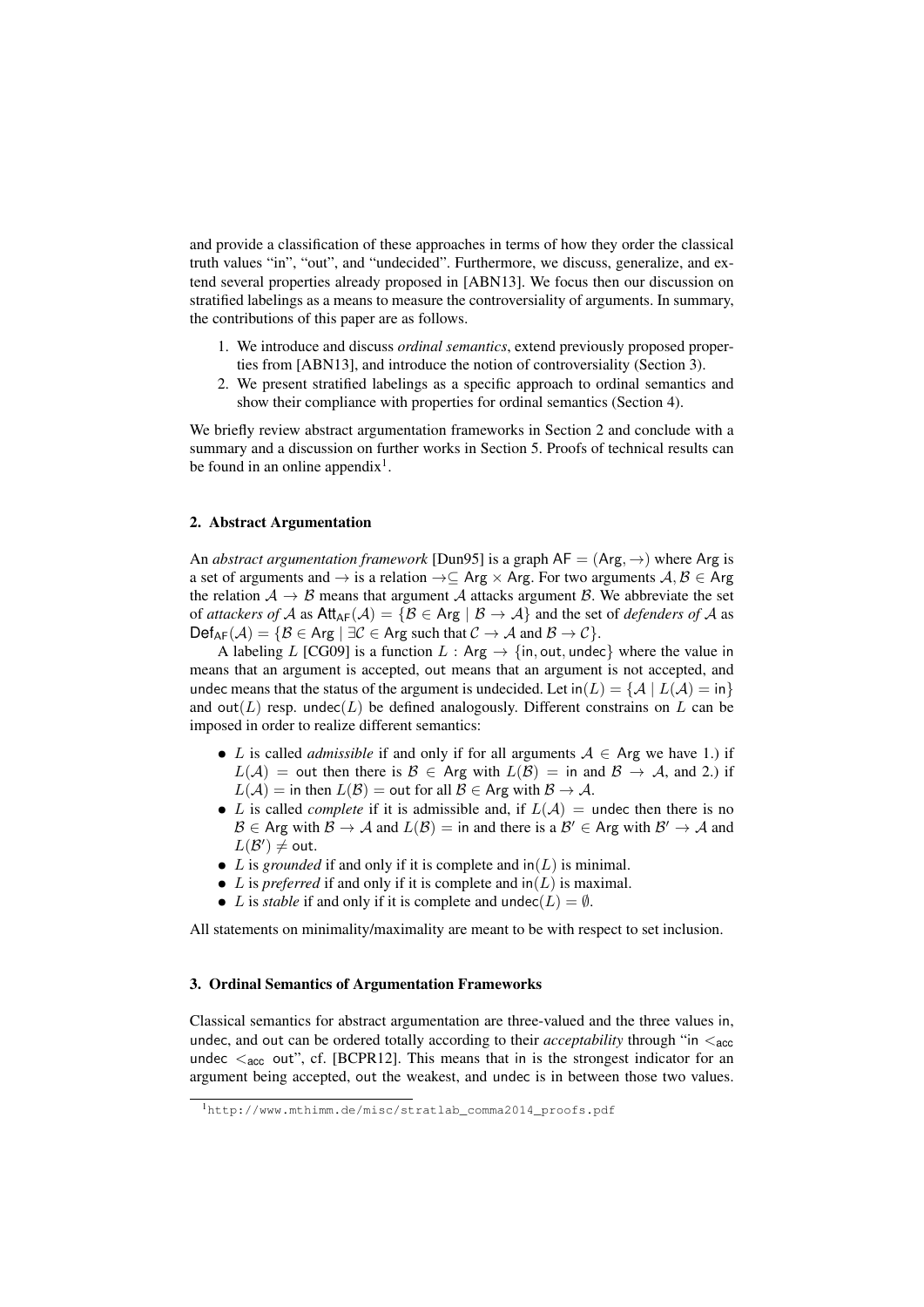In the literature, some approaches have been given for filling the space between these values by a more fine-grained assessment of the *strength* of an argument, see e. g. [Thi12, Hun13,ABN13]. However, all these approaches rely on the order in  $\leq_{\text{acc}}$  undec  $\leq_{\text{acc}}$ out and assess the arguments' strength. In this work, we take a more general look at multi-valued semantics<sup>2</sup> for abstract argumentation and the different possibilities of their interpretation. In particular, let us consider the following variants of ordering the three truth values (other possible variants are inversions of those):

- 1. in  $\epsilon_{\text{acc}}$  undec  $\epsilon_{\text{acc}}$  out: This is the standard order of *acceptability*. Lower truth values indicate higher acceptance.
- 2. in  $\lt_{con}$  out  $\lt_{con}$  undec: We call  $\lt_{con}$  the *controversiality order*. Lower truth values indicate less controversial arguments.
- 3. undec  $\lt_{dev}$  in  $\lt_{dev}$  out: This ordering reflects a kind of *potential for development* of arguments where undec is taken to be most important.

By assuming orders (2) or (3) of the values different possibilities and interpretations for extending them to multi-valued semantics arise. Note that so far only multi-valued semantics for the acceptability order 1) have been proposed. The idea behind the controversiality order  $\lt_{con}$  is that arguments classified as out are less controversial than undec arguments (although they are not accepted they are uncontroversially classified as out). The definition of the controversiality order has a direct application in dynamics of argumentation frameworks and, specifically, the notion of *enforcement* [Bau12]: how much must an argumentation framework be changed in order to accept a given argument? Arguments uncontroversially classified as out are (basically) more easily enforced. The idea behind the  $\lt_{dev}$  order becomes clear when considering persuasion scenarios like election campaigns. There, for a specific party undecided voters are those which are most addressed in campaigns to win them over, voters which are expected to vote for the party have to be strengthened but not completely persuaded, and voters which are expected to not vote for the party are a lost cause anyway. However, we now focus on the acceptability- and controversiality-order and leave an investigation into the order  $\lt_{dev}$ for future work.

In order to elaborate on multi-valued semantics, we make use of *ordinal semantics*, i. e. semantics that use natural numbers as truth values.

**Definition 1.** An *ordinal ranking*  $\lambda$  of an argumentation framework  $AF = (Arg, \rightarrow)$  is a function  $\lambda$ : Arg  $\rightarrow \mathbb{N} \cup \infty$ . Let  $\Lambda$ (AF) be the set of all ordinal rankings of AF. An *ordinal semantics*  $\mathcal O$  is a function that assigns a class of rankings to each argumentation framework  $AF = (Arg, \rightarrow)$ , i. e.,  $\mathcal{O}: AF \mapsto O_{AF} \subseteq \Lambda(AF)$ .

In [ABN13], the authors also consider ranking-based semantics of argumentation frameworks, i. e., they interpret  $AF = (Arg, \rightarrow)$  uniquely in terms of a total preorder on Arg that expresses acceptability, i. e., taking the order  $\lt_{acc}$  into account. In the following, we build on the properties proposed by [ABN13], which may or may not be satisfied for a specific semantics, as a starting point to explore the space of ordinal semantics (adjusted to fit the framework of ordinal semantics).

The first property, *Abstraction*, states that isomorphisms between two argumentation frameworks are apt to carry over ordinal semantics:

<sup>&</sup>lt;sup>2</sup>In the context of abstract argumentation, *multi-valued semantics* refers to semantics with more than three truth values.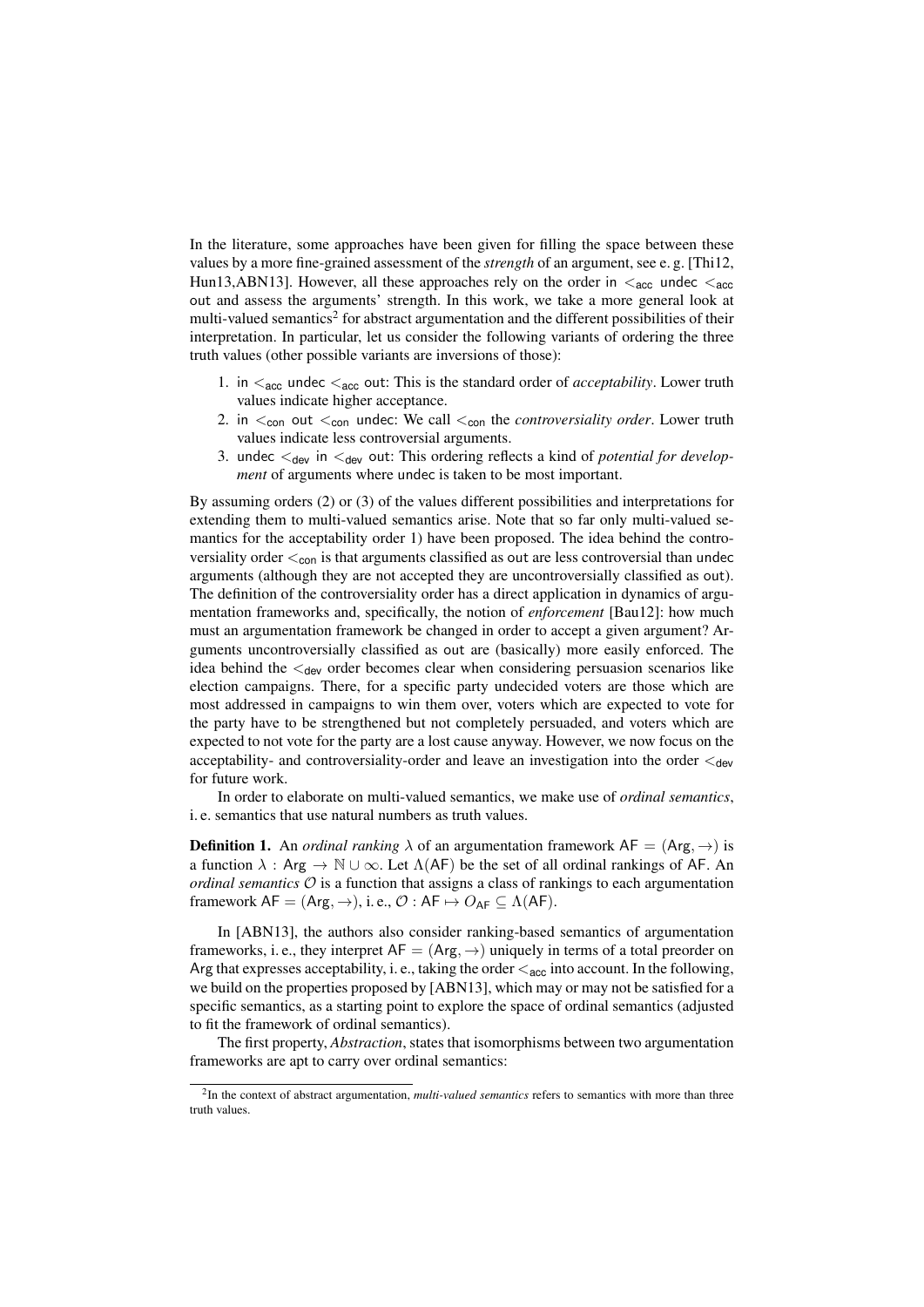**Abstraction** (Ab) For any isomorphic argumentation frameworks  $AF_1 = (Arg_1, \rightarrow_1)$ and  $AF_2 = (Arg_2, \rightarrow_2)$ , and for every isomorphism<sup>3</sup>  $\varphi : Arg_1 \to Arg_2$  of AF<sub>1</sub> and  $AF_2$ , it holds that  $\mathcal{O}(AF_2) = \mathcal{O}(AF_1) \circ \varphi^{-1} = \{ \lambda \circ \varphi^{-1} \mid \lambda \in \mathcal{O}(AF_1) \}.$ 

The next property, *Irrelevance (Ir)*, corresponds to *Independence* in [ABN13]. Let  $WCom(AF)$  be the set of all subgraphs of AF that arise from (finite) unions of weakly connected components of AF; in particular, each weakly connected component of AF is contained in  $WCom(AF)$ . Note that each BF  $\in WCom(AF)$  contains all relevant information for classical semantics, as it contains all relevant edges.

**Irrelevance (Ir)** For all argumentation frameworks AF such that  $\mathcal{O}(AF) \neq \emptyset$ , and for any BF  $\in WCom(\mathsf{AF})$ , for all  $\lambda' \in \mathcal{O}(\mathsf{BF})$ , there is  $\lambda \in \mathcal{O}(AF)$  such that the following conditions are fulfilled for any  $\mathcal{B}_1, \mathcal{B}_2 \in \mathsf{BF}$ : (i)  $\lambda'(\mathcal{B}_1) = \lambda'(\mathcal{B}_2)$  iff  $\lambda(\mathcal{B}_1) = \lambda(\mathcal{B}_2)$  and (ii)  $\lambda'(\mathcal{B}_1) \leq \lambda'(\mathcal{B}_2)$  iff  $\lambda(\mathcal{B}_1) \leq \lambda(\mathcal{B}_2)$ .

The next property is a property for both acceptability and controversiality-based ordinal semantics as it deems unattacked arguments as having a lowest value in a ranking.

Void Precedence (VP) For all argumentation frameworks  $AF = (Arg, \rightarrow)$ , for all  $\lambda \in$  $\mathcal{O}(AF)$ , and for all  $A, B \in \text{Arg}$  the following holds: If A is not attacked but B is attacked, then  $\lambda(\mathcal{A}) < \lambda(\mathcal{B})$ .

However, (VP) is not indebatable because one might deem an argument that has survived attacks not to be worse than arguments that have not proven their strength against counterarguments, both in terms of acceptability and controversiality. So, we propose a weakened version of (VP):

**Weak Void Precedence (WVP)** For all argumentation frameworks  $AF = (Arg, \rightarrow)$ , for all  $\lambda \in \mathcal{O}(AF)$ , and for all  $\mathcal{A}, \mathcal{B} \in \mathsf{Arg}$  the following holds: If  $\mathcal{A}$  is not attacked at all, then  $\lambda(\mathcal{A}) \leq \lambda(\mathcal{B})$ .

The next property basically states that undefended arguments are to be ranked higher (i. e., worse) than defended arguments, given that they are attacked by the same number of arguments.

**Defense Precedence (DP)** For all argumentation frameworks  $AF = (Arg, \rightarrow)$ , for all  $\lambda \in \mathcal{O}(AF)$ , and for all  $A, B \in \mathcal{A}$ rg the following holds: If  $|Att_{AF}(\mathcal{A})|$  =  $|Att_{AF}(\mathcal{B})|$  and  $Def_{AF}(\mathcal{A}) = \emptyset$ , but  $Def_{AF}(\mathcal{B}) \neq \emptyset$ , then  $\lambda(\mathcal{A}) > \lambda(\mathcal{B})$ .

For acceptability-based semantics this property is intuitive, but it is highly debatable in terms of controversiality. Consider the following example.

**Example 1.** Consider the argumentation framework  $AF_{dp}$  depicted in Figure 1a and assume  $\lambda \in \mathcal{O}(AF_{dp})$  where  $\mathcal O$  satisfies (DP). Note that  $Att_{AF_{dp}}(\mathcal A_1) = Def_{AF_{dp}}(\mathcal A_1)$  $\{A_1\}$  and that  $A_3$  is attacked,  $Att_{AF_{dp}}(A_3) = \{A_2\}$  but not defended,  $Def_{AF_{dp}}(A_3) = \emptyset$ . In this situation, (DP) implies  $\lambda(A_1) < \lambda(A_3)$ . However,  $A_1$  should be regarded as highly controversial as it is attacking itself.

<sup>&</sup>lt;sup>3</sup>A function  $\varphi$  :  $\text{Arg}_1 \to \text{Arg}_2$  is an isomorphism iff  $\mathcal{A} \to_1 \mathcal{B} \Longleftrightarrow \varphi(\mathcal{A}) \to_2 \varphi(\mathcal{B})$ .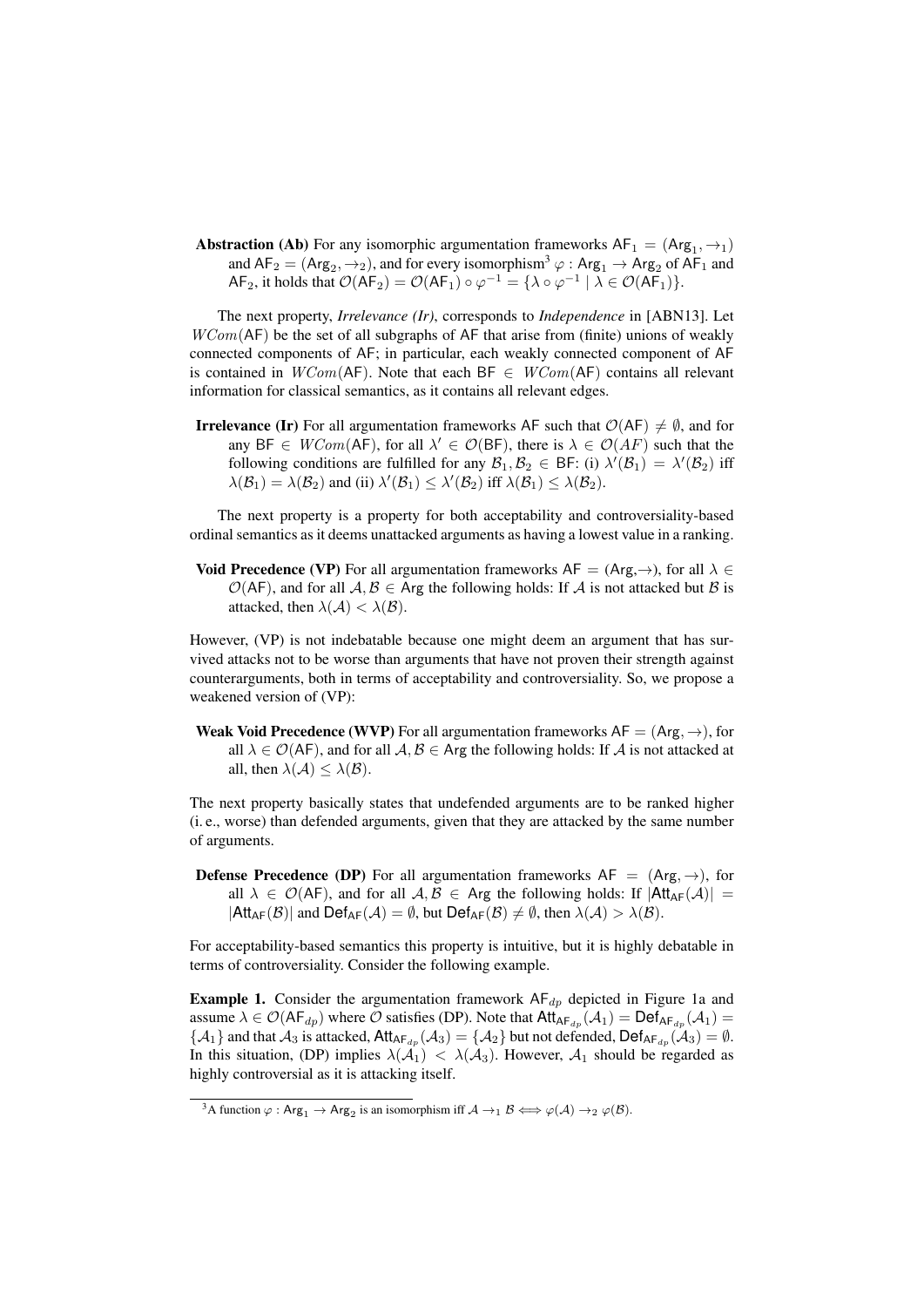

Figure 1. The argumentation frameworks from Examples 1, 2, and 3.

The next property simply compares the number of attacks to an argument as preference criterion.

**Cardinality Precedence (CP)** For all argumentation frameworks  $AF = (Arg, \rightarrow)$ , for all  $\lambda \in \mathcal{O}(AF)$ , and for all  $\mathcal{A}, \mathcal{B} \in \mathsf{Arg}$  the following holds: If  $|\mathsf{Att}_{AF}(\mathcal{A})|$  <  $|{\sf Att}_{AF}(\mathcal{B})|$  then  $\lambda(\mathcal{A}) < \lambda(\mathcal{B})$ .

This property is debatable for both acceptability- and controversiality-based semantics as it only considers the number of attackers. In particular for the case of controversialitybased semantics consider the following example.

**Example 2.** Consider the argumentation framework  $AF<sub>cp</sub>$  depicted in Figure 1b and assume  $\lambda \in \mathcal{O}(AF)$  where  $\mathcal O$  satisfies (CP). Then it follows  $\lambda(\mathcal{A}_4) > \lambda(\mathcal{A}_2)$ . Therefore, although  $A_2$  is highly controversial due to the self-attack,  $A_4$  has a higher rank due to the higher number of attacks.

The last property from [ABN13] to be considered here is *Quality Precedence*:

**Quality Precedence (QP)** For all argumentation frameworks  $AF = (Arg, \rightarrow)$ , for all  $\lambda \in \mathcal{O}(AF)$ , and for all  $A, B \in \text{Arg}$  the following holds: If there is  $C \in \text{Att}_{AF}(B)$ such that for all  $\mathcal{D} \in \mathsf{Att}_{\mathsf{AF}}(\mathcal{A}), \lambda(\mathcal{C}) < \lambda(\mathcal{D})$ , then  $\lambda(\mathcal{A}) < \lambda(\mathcal{B})$ .

In contrast to  $(CP)$  the property  $(QP)$  considers the quality—in this context this means the rank value—of the attackers of two different arguments to decide which is more preferred.

**Example 3.** Consider the argumentation framework  $AF_{qp}$  depicted in Figure 1c and assume  $\lambda \in \mathcal{O}(AF)$  where  $\mathcal O$  satisfies (VP) and (QP). From (VP) it follows that  $\lambda(\mathcal{A}_1)$  <  $\lambda(\mathcal{A}_2), \lambda(\mathcal{A}_1) < \lambda(\mathcal{A}_3), \lambda(\mathcal{A}_1) < \lambda(\mathcal{A}_4)$ . By (QP) it follows that  $\lambda(\mathcal{A}_4) < \lambda(\mathcal{A}_2)$ . Again, due to  $A_4$ 's self-attack, this does not seem to be justified.

For space restrictions we do not discuss the remaining properties *(Strict) Counter-Transitivity* and *Distributed-Defense Precedence* from [ABN13]. However, we now introduce a new property that is more apt to describe controversiality-based semantics. As could be observed in Examples 1, 2, and 3, self-attacks are a strong indicator of controversial arguments. We therefore consider the following property as a desideratum for controversiality-based semantics.

**Self Loop (SL)** For all argumentation frameworks  $AF = (Arg, \rightarrow)$ , for all  $\lambda \in \mathcal{O}(AF)$ , for all  $A \in \text{Arg with } A \to A$  we have  $\lambda(A) = \infty$ .

Note that some properties are mutually exclusive, i. e. they cannot be all satisfied by a specific semantics at the same time, such as (QP) and (CP), see [ABN13] for a discussion.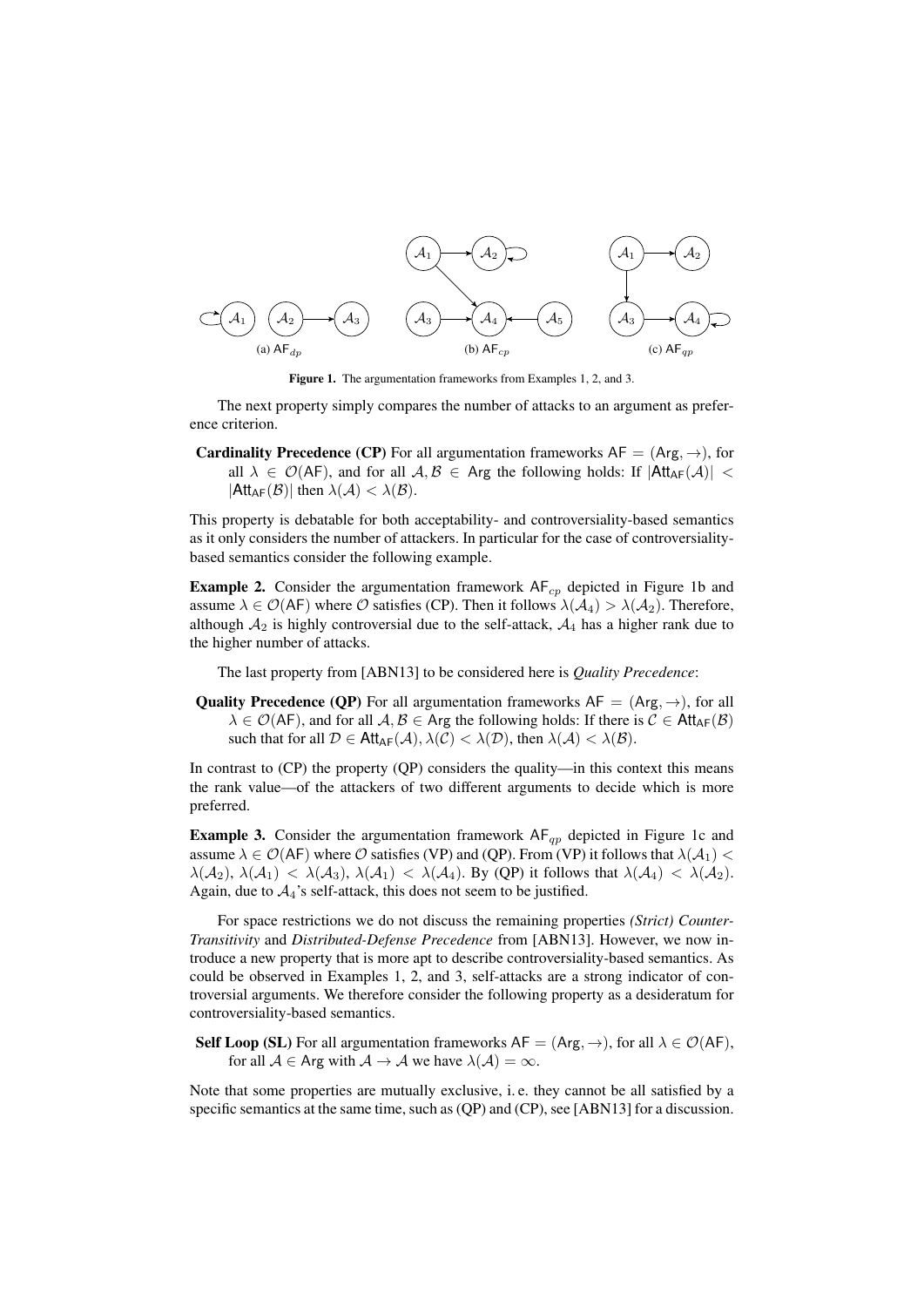# 4. Stratified Labelings

In the following, we give a concrete implementation of an ordinal semantics following the idea of controversiality outlined above. The basic notion is that of a *stratified labeling* as defined as follows.

**Definition 2.** Let  $AF = (Arg, \rightarrow)$  be an abstract argumentation framework and let  $\sigma$  be a semantics (such as grounded or preferred semantics). A σ*-stratified labeling* S for AF is a function  $S : \text{Arg} \to \mathbb{N} \cup \{\infty\}$  such that there is a  $\sigma$ -labeling L for AF and

- 1. if  $\text{in}(L) = \emptyset$  then  $S(\mathcal{A}) = \infty$  for all  $\mathcal{A} \in \text{Arg}$ .
- 2. if  $\text{in}(L) \neq \emptyset$  then
	- (a)  $S(A) = 0$  for all  $A \in \text{in}(L)$  and
	- (b) there is a  $\sigma$ -stratified labeling S' for AF' = (Arg',  $\rightarrow \cap (Arg' \times Arg')$ ) with  $\text{Arg}' = \text{Arg} \setminus \text{in}(L)$  such that  $S(\mathcal{A}) = 1 + S'(\mathcal{A})$  for all  $\mathcal{A} \in \text{Arg} \setminus \text{in}(L)$  (with  $1 + \infty = \infty$ ).

A  $\sigma$ -stratified labeling *S* is called *finite* if  $S^{-1}(\infty) = \emptyset$ .

In other words, a  $\sigma$ -stratified labeling S can be constructed by combining several ordinary  $\sigma$ -labelings. First, all in-labeled arguments of a  $\sigma$ -labeling on the original argumentation framework AF constitute exactly the arguments at rank zero. Then all arguments labelled in by that labeling are removed from the framework. Afterwards, all in-labeled arguments of a σ-labeling of the remaining framework obtain the rank one. This process is repeated until the framework is either empty, or we select a  $\sigma$ -labeling which labels no argument in. Then the remaining arguments get the maximal rank  $\infty$ .

The idea behind σ-stratified labelings is to measure the amount of *controversiality* or *indeterminateness* of assigning the label in to an argument. In particular, a value  $S(\mathcal{A}) =$ 0 means that an argument is uncontroversially accepted. The larger the value the more controversial an argument is. Note that, in particular, there may be arguments which are considered out by the initial  $\sigma$ -labeling L but classified with rank one by a corresponding stratified labeling while undec arguments may get even larger values.

Stratified labelings define an ordinal semantics for argumentation frameworks:

**Definition 3.** Let  $\sigma$  be a semantics. The *ordinal*  $\sigma$ -stratified semantics  $\mathcal{O}^{strat}_{\sigma}$  is defined by  $\mathcal{O}^{strat}_{\sigma}(\mathsf{AF}) = \{ S \mid S \text{ is a } \sigma\text{-stratified labeling for }\mathsf{AF} \}.$ 

Before we continue with analyzing the formal properties of the ordinal  $\sigma$ -stratified labeling we have a look at some examples.

Example 4. The grounded-stratified labeling for the argumentation framework depicted in Figure 2a is  $S_{AF}^{gr}$  with  $S_{AF}^{gr}(\mathcal{A}_1) = 0$ ,  $S_{AF}^{gr}(\mathcal{A}_2) = 1$ , and  $S_{AF}^{gr}(\mathcal{A}_3) = 2$ . The grounded labeling of AF assigns to  $A_1$  the value in and to all other arguments the value out. Therefore,  $A_1$  gets the value 0. Removing  $A_1$  from AF yields a framework consisting of arguments  $A_2$ ,  $A_3$  and  $A_2$  attacking  $A_3$ . The grounded labeling of this framework assigns to  $A_2$  the value in and to  $A_3$  the value out. Therefore,  $A_2$  gets the value 1. Finally,  $A_3$  gets the value 2.

Example 5. The grounded-stratified labeling for the argumentation framework depicted in Figure 2b is  $S_{AF}^{gr}$  with  $S_{AF}^{gr}(\mathcal{A}_1) = 0$ ,  $S_{AF}^{gr}(\mathcal{A}_2) = 1$ ,  $S_{AF}^{gr}(\mathcal{A}_3) = 3$ ,  $S_{AF}^{gr}(\mathcal{A}_4) = 1$ , and  $S_{\sf AF}^{gr}(\mathcal{A}_5)=2.$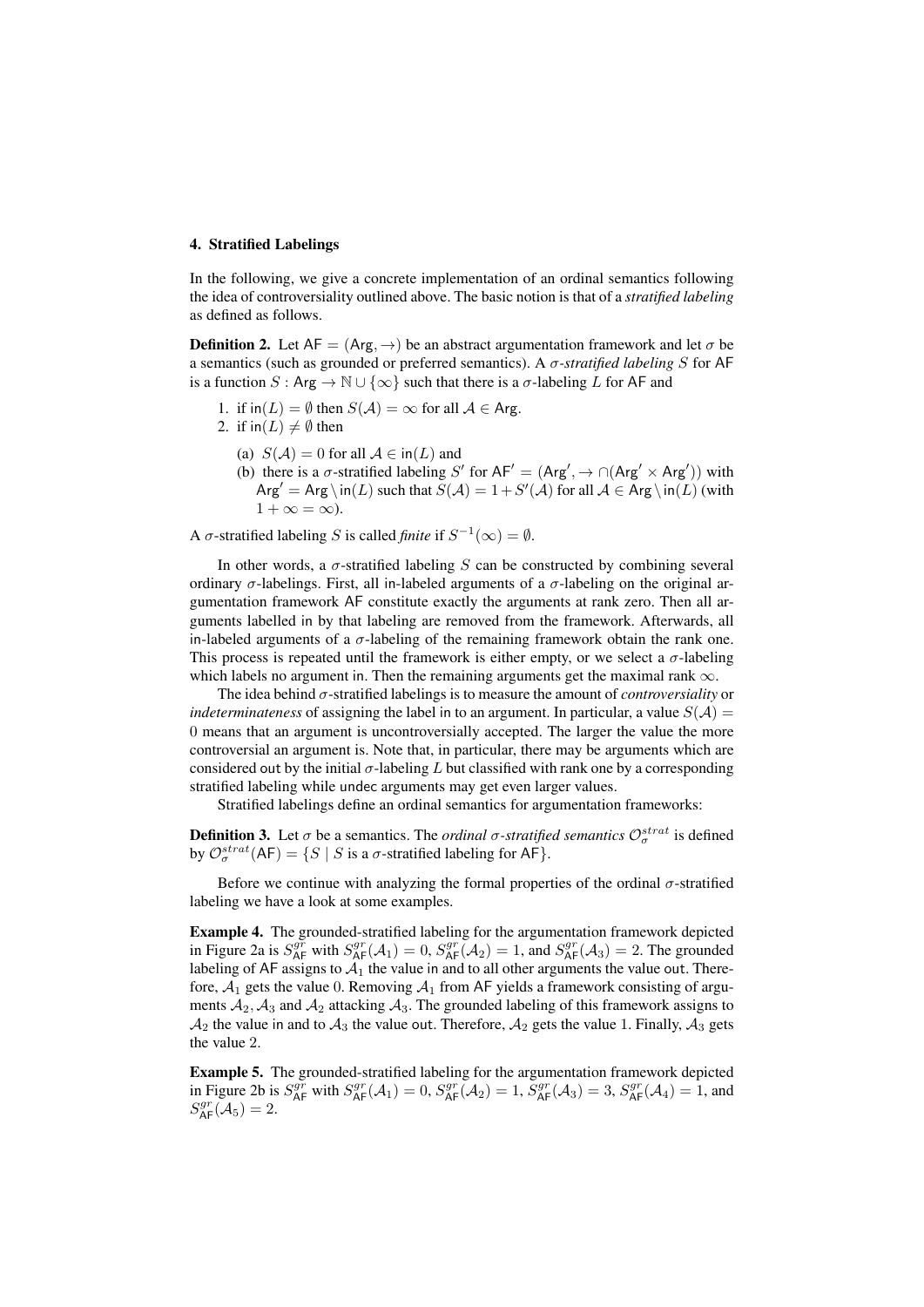

Figure 2. Argumentation frameworks from Examples 4 and 5

The last example also shows the advantage of using stratified labelings instead of ordinary labelings. While for AF from Example 5 only argument  $A_1$  is labelled in (with respect to grounded semantics),  $A_2$  is labeled out, and all other arguments are labeled undec, the grounded-stratified labeling gives a more graded assessment of the arguments' controversiality.

**Proposition 1.** Let  $AF = (Arg, \rightarrow)$  *be an argumentation framework.* 

- 1. The grounded-stratified labeling  $S_{\mathsf{AF}}^{gr}$  always exists and is uniquely determined.
- 2. If  $A \rightarrow A$  *for some*  $A \in \text{Arg }$  *then*  $S(A) = \infty$  *for every semantics*  $\sigma$  *and*  $\sigma$ *stratified labeling* S*.*
- 3. If AF contains a cycle  $A_1 \rightarrow \ldots A_n \rightarrow A_1$  with odd n that is not attacked from *outside, i.e.,*  $\mathsf{Att}_{\mathsf{AF}}(\mathcal{A}_i) \subseteq \{A_1, \ldots, A_n\}$  *for*  $i = 1, \ldots, n$ *, and contains no evenlength sub-cycles then*  $S(A_1) = \ldots = S(A_n) = \infty$  *for every semantics*  $\sigma$  *and* σ*-stratified labeling* S*.*
- 4. *Every stable-stratified labeling S is finite, i.e.,*  $S(A) < \infty$  *for all A in* Arg.

The following characterization of a  $\sigma$ -stratified labeling in terms of sequences of arguments and labelings gives more insight into the construction of  $\sigma$ -stratified labelings.

**Proposition 2.** *Each*  $\sigma$ -stratified labeling *S* of an argumentation framework AF =  $(\text{Arg}, \rightarrow)$  *is characterized by a set of nested subsets* Arg =  $A_0 \supseteq A_1 \supseteqeq A_2 \supseteqeq A_{-1}$ *of* Arg *with*  $k \ge -1$ *, and an appertaining vector*  $(L_0, L_1, \ldots, L_k, L_{-1})$  *of*  $\sigma$ -labelings L<sup>i</sup> *such that*

1.  $L_i$  is a labeling on  $(A_i, \rightarrow \cap (A_i \times A_i))$ ,  $-1 \leq i \leq k$ ; 2.  $\text{in}(L_i) = A_i \setminus A_{i+1} \neq \emptyset, 0 \leq i < k$ , and  $\text{in}(L_k) = A_k \setminus A_{-1}$ ; 3. *for*  $A \notin A_{-1}$ ,  $S(A) = max\{i \mid A \in A_i, 0 \le i \le k\}$ ; 4.  $S(A) = S(B)$  iff A, B are elements of exactly the same  $A_i$  for  $-1 \leq i \leq k$ ; 5.  $S(\mathcal{A}) \leq S(\mathcal{B})$  iff  $\mathcal{A} \in A_i$  implies  $\mathcal{B} \in A_i$  for all  $-1 \leq i \leq k$ ; 6.  $S(A) = \infty$  *for all*  $A \in A_{-1}$ .

Note that in the above proposition  $k = -1$  is possible, in which case we have  $A_{-1}$  = Arg. Also,  $A_{-1}$  can be empty, which is equivalent to S being finite.

**Theorem 1.** Let  $\sigma$  be a semantics. Then  $\mathcal{O}^{strat}_{\sigma}$  satisfies (AB), (Ir), (WVP), and (SL).

In general, the ordinal  $\sigma$ -stratified semantics does not satisfy (VP), (DP), (CP), and (QP). This is, however, desired as stratified labelings follow the approach of a controversiality-based semantics (counterexamples can be constructed easily from Examples 1, 2, and 3).